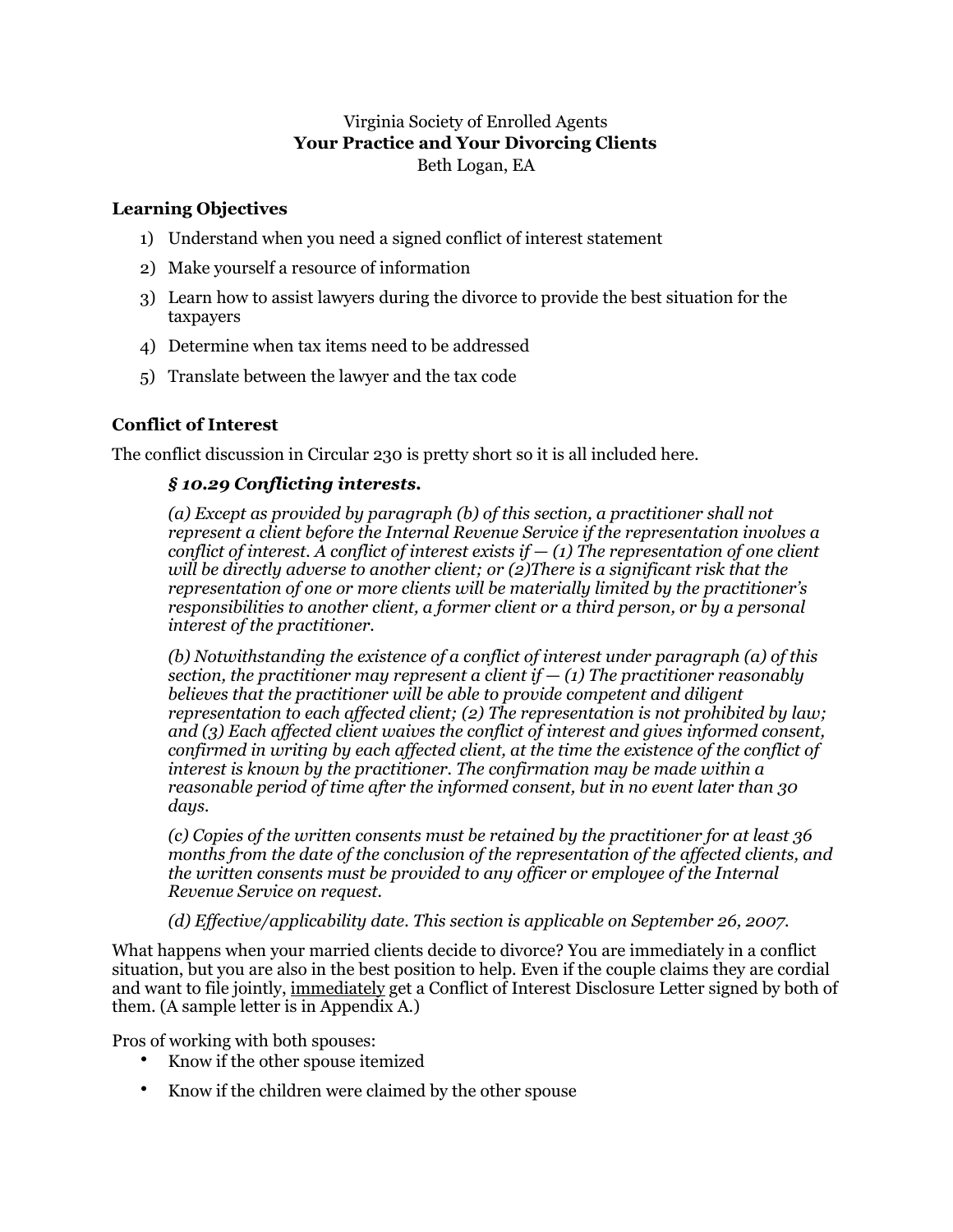- Know if the carry overs (capital gains/losses, refunds, unclaimed passive losses, etc.) were claimed
- Know if joint assets were fully claimed, partially claimed, or not claimed
- Know any alimony claimed as a deduction aligns with alimony claimed as income (remember, even post 2018, some states allowed deductions of alimony)

Cons of working with both spouses:

- Allocations of carry overs and joint accounts likely to benefit one spouse over the other
- Itemizing likely to benefit one spouse over the other
- Easy to be caught in spousal disagreements
- Easy to be blamed for everything

Divorces range from shockingly cordial to deadly (literally) contentious. Even with a signed conflict of interest form, do NOT prepare tax returns for both spouses if there is significant contention. If any issues ever arise that prevents you from properly representing both or can be perceived as preventing you from proper representation, immediately disengage one or both spouses.

Despite all those cautions, you can be a valuable asset to both spouses.

### **Make yourself a resource of information**

Divorcing couples are going through emotional times. Each year, you likely have a few clients that bring you "all" their tax documents but they've missed some. Publicly traded partnership K-1s are the most common. Have you had the following conversation with a client?

Tax Pro: "Do you have your K-1?"

Client: "What's a K-1?"

Tax Pro: "Remember that you get a K-1 form from XYZ Gas Partnership of which you purchased a small ownership through your brokerage account? Last year, it arrived in late March after we filed your return and you had to amend."

Client: "Oh yeah. I haven't gotten that. I'll have to ask."

If a client can't remember their partnership interest during a normal year, do you expect them to remember it during an emotional time like a divorce? Divorcing couples are legally required to share financial information.

In addition to provide tax law understanding, you have intimate knowledge of your clients' financial assets and expenses. With this knowledge, you have the ability to offer services beyond tax preparation. Here are some services you can provide:

- List of financial assets
- List of other properties (real estate)
- Areas of concern which need to be addressed in the divorce decree such as carry over tax issues
- Determining asset allocation to limit overall tax burdens
- Allocation of Affordable Care Act Premium Tax Credits
- Advise that clients file form 8822 with change of address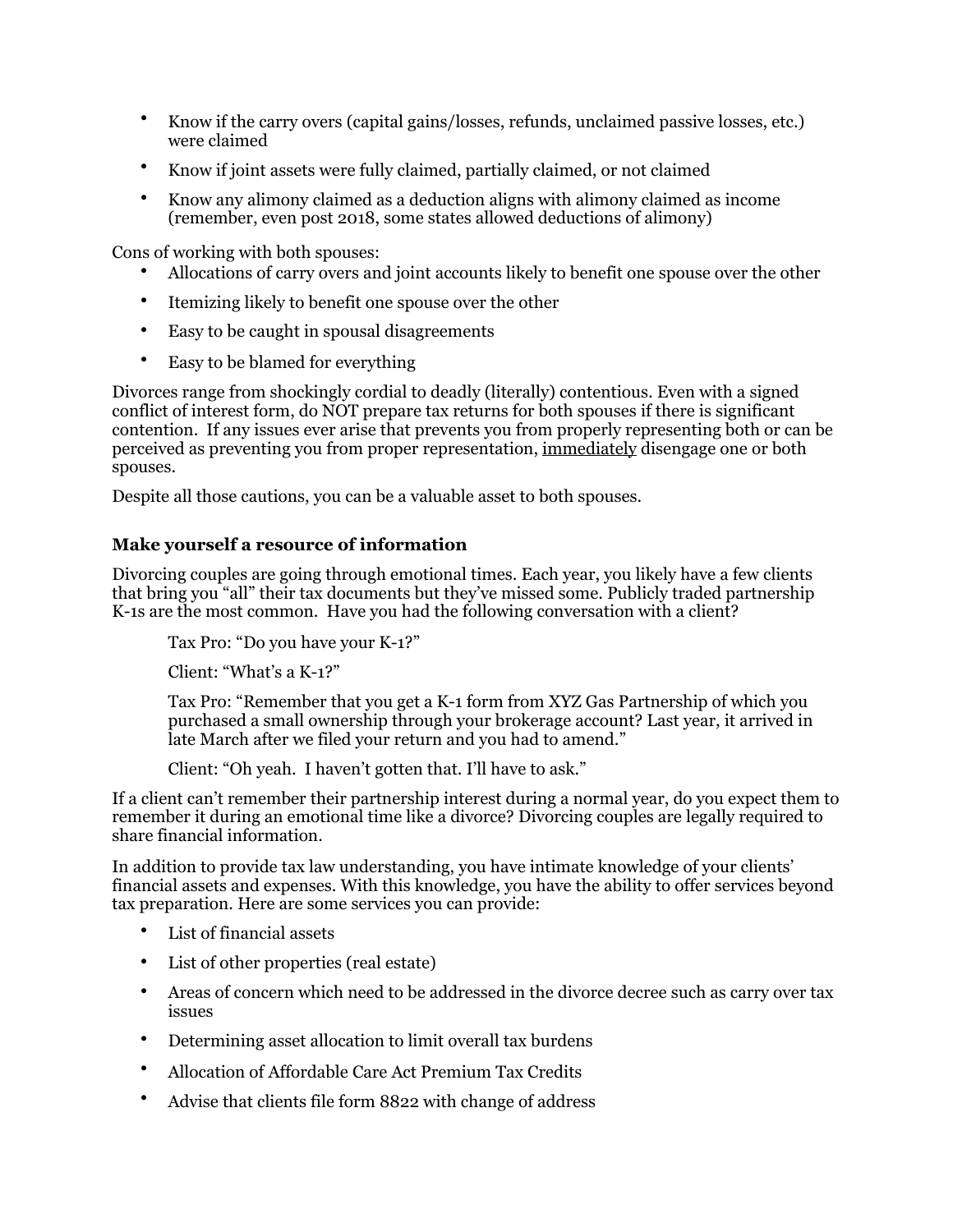• Suggest they both sign form 8821 requiring the IRS send copies of letters to you or sign 2848 Power of Attorney so that you can monitor for any future issues

### **Assist lawyers during the divorce to provide the best situation for the taxpayers**

The gut instinct of agreeable spouses is to split the assets evenly or, for contentious spouses, to get the most assets in the end. There are serious tax implications for not considering the taxes on each asset.

Example: Drew and Kelly own the following:

- \$400,000 home with \$80,000 mortgage, purchased for \$150,000
- \$10,000 in savings and checking accounts
- \$50,000 in mutual funds and ETFs in Kelly's brokerage account
- \$80,000 in Drew's 401K
- \$5,000 in Kelly's business checking account (the couple contributed \$10,000 to open Kelly's consulting business which just got started and has generated little income)
- Drew's \$90,000/year income

Often one or both spouses wants the house, especially if there are children involved. It is important that people look at whether they can afford the house. There are realtors that focus on helping divorced people who realize they now own a home they can't afford to keep.

Let's say Kelly gets the house and then two years later realizes that it is unaffordable. Remember that the excludable gains are \$250,000 for a single person. Now the home is worth \$450,000 so there are taxable gains. If the home was sold immediately, all gains would be excluded.

It would be different if Kelly bought out Drew's half. Now the basis changes. If Drew remained as co-owner but didn't live there, then Drew may not meet the exclusion requirements of living in the house. The latter situation requires written agreements as part of the divorce settlement.

Selling the brokerage account will likely result in some capital gains. If this is done during the marriage, then the tax will be 15% on long-term gains. If Kelly's business is just starting and income is low, then Kelly could sell after the divorce and may be in the 0% long-term capital gains bracket.

There are also implications with retirement. If the couple is close to retirement, it is easier to estimate tax liability during retirement. It might be beneficial to give the Roth to the high income earner and the traditional IRA to the lower income earner.

Attorneys understand the requirement for a Qualified Domestic Relationship Order (QDRO) but not always all the details. For qualified retirement plans, like 401Ks and 403Bs, and pensions, only the owner is entitled to the money unless there is a survivor's benefit. A QDRO allows the spouse to receive money from the retirement plan according to the divorce agreement (see next paragraph). This includes receiving cash before retirement age without the 10% penalty, moving the money to the spouse's IRA, and/or receiving the money during retirement.

It is critical that the QDRO is provided to the financial institution managing the qualified retirement plan well before the divorce is finalized. The financial institution needs to confirm receipt and acceptance because the divorce decree cannot violate the retirement plan rules. For example, some pension plans do not allow lump sum distributions. If the divorce decree requires a lump sum payment to the spouse when the spouse turns 65, then the QDRO is not valid. Discovering this error after the divorce is too late. QDROs cannot be done once the divorce is finalized.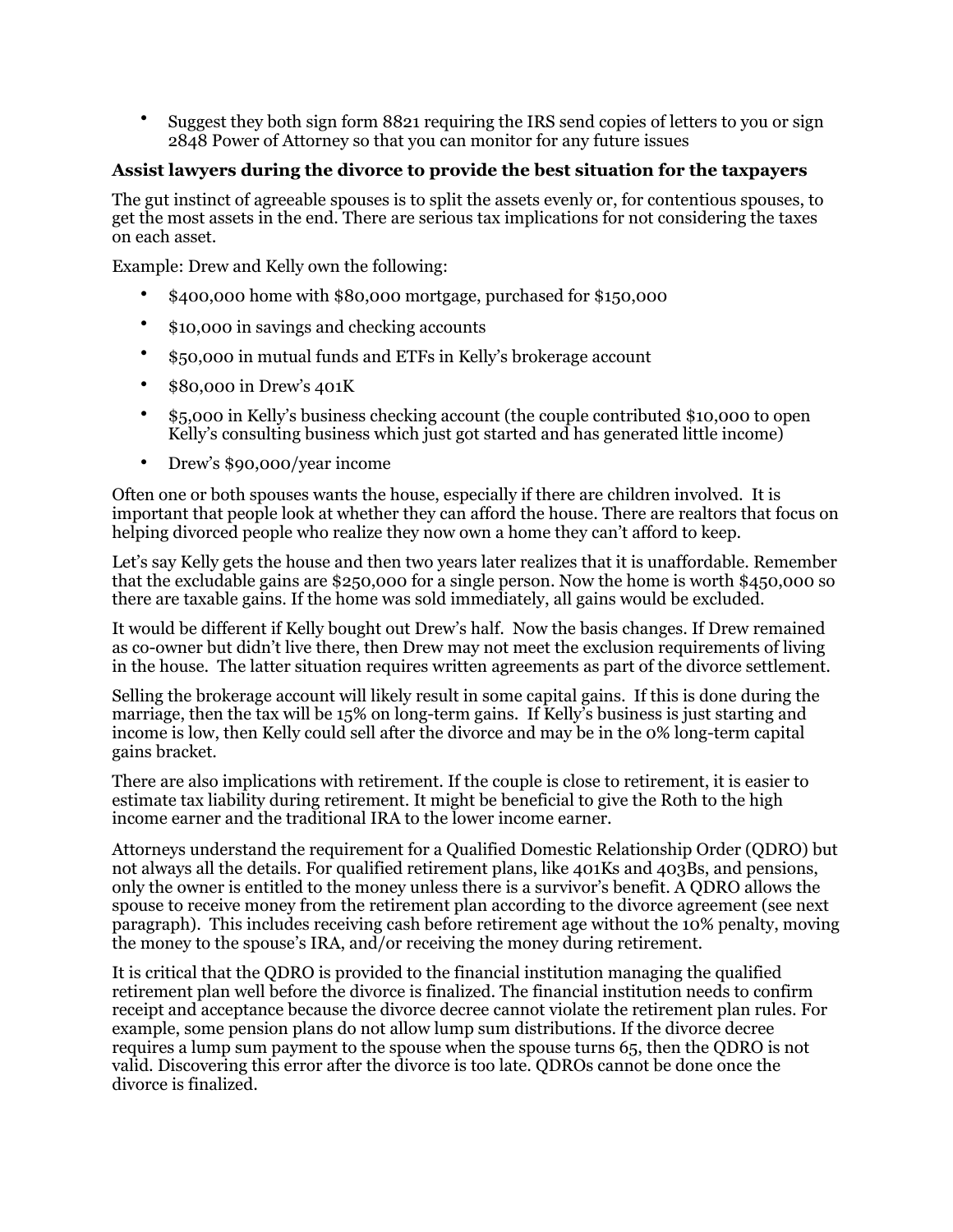For clients with substantial assets, you can perform analysis on the finances to determine the best way to allocate assets for the most post-tax dollars.

Just because Tax Cut and Jobs Act of 2017 (TCJA) changed the alimony taxation rules does not mean alimony is no longer an issue. For alimony agreements initially in place before January 1, 2019, the alimony paid may still be deductible and the amount received may still be income. Even for alimony agreements in place after Dec. 31, 2018, there are some states that consider the alimony received as taxable.

There is a provision in section 71 of the IRC that allows an alimony agreement to be considered non-taxable and non-deductible. Some attorneys are using this to have the state tax filing match the post-TCJA federal filing. It might be worth analyzing your client's situation to determine if there is a benefit of adjusting the alimony and making it all treated like TCJA versus having the recipient pay the state tax and the payer deduct it.

You can also help divorce attorney by reviewing tax returns. Often there are things that we see that they might miss. You can do this for attorney's clients as well as your own.

#### **Determine when tax items need to be addressed**

And speaking of reviewing tax returns, those carry overs and other tax items need to be addressed. Some are obvious and some aren't.

If the investments are all Kelly's before and after the divorce, then Kelly gets the carry over capital losses. If the rental property goes to Drew, then Drew gets the carry over passive losses. If the assets were all acquired during the marriage, then maybe the losses should be viewed as an asset and included when determining the value of the assets as they are allocated.

The Affordable Care Act (ACA) allows allocation of credits and expenses to be decided by the taxpayers. If a couple has ACA insurance and gets divorced during the year, any premium credits need to be allocated between the returns. If in the example above, it is worth seeing who would get the higher allowed premium credits or if they should be divided between the spouses.

Sole proprietors can deduct health insurance (with limits) on Schedule 1. If the divorce requires the business owner to continue to provide the health insurance to the spouse, a portion of the health insurance costs are no longer deductible. This creates a tax increase for the sole proprietor. The spouse might be able to claim the deduction on Sch. A. Is it better to increase the alimony and have the spouse buy individual health insurance?

While Tax Cut and Jobs Act of 2017 (TCJA) reduced the number of returns that itemize, there are still taxable state refunds. The 1099-G forms usually come with the primary filers Social Security number, but that does not mean the income cannot be allocated between spouses.

#### **Translate between the family law attorney and the tax code**

Most people expect attorneys to know the law, but they specialize. Psychiatrists and heart surgeons are both medical doctors, but you would never ask your psychiatrists to perform open heart surgery and vice versa. Family law attorney are not tax attorneys. The good ones try to keep up with the tax law changes but, as we know, there are many intricacies to tax law.

In my experience, the two most common misunderstandings of the divorce decree and taxes seems to be involving children and filing jointly.

Filing jointly cannot be mandated in a divorce decree. This is an actual agreement that came to my office: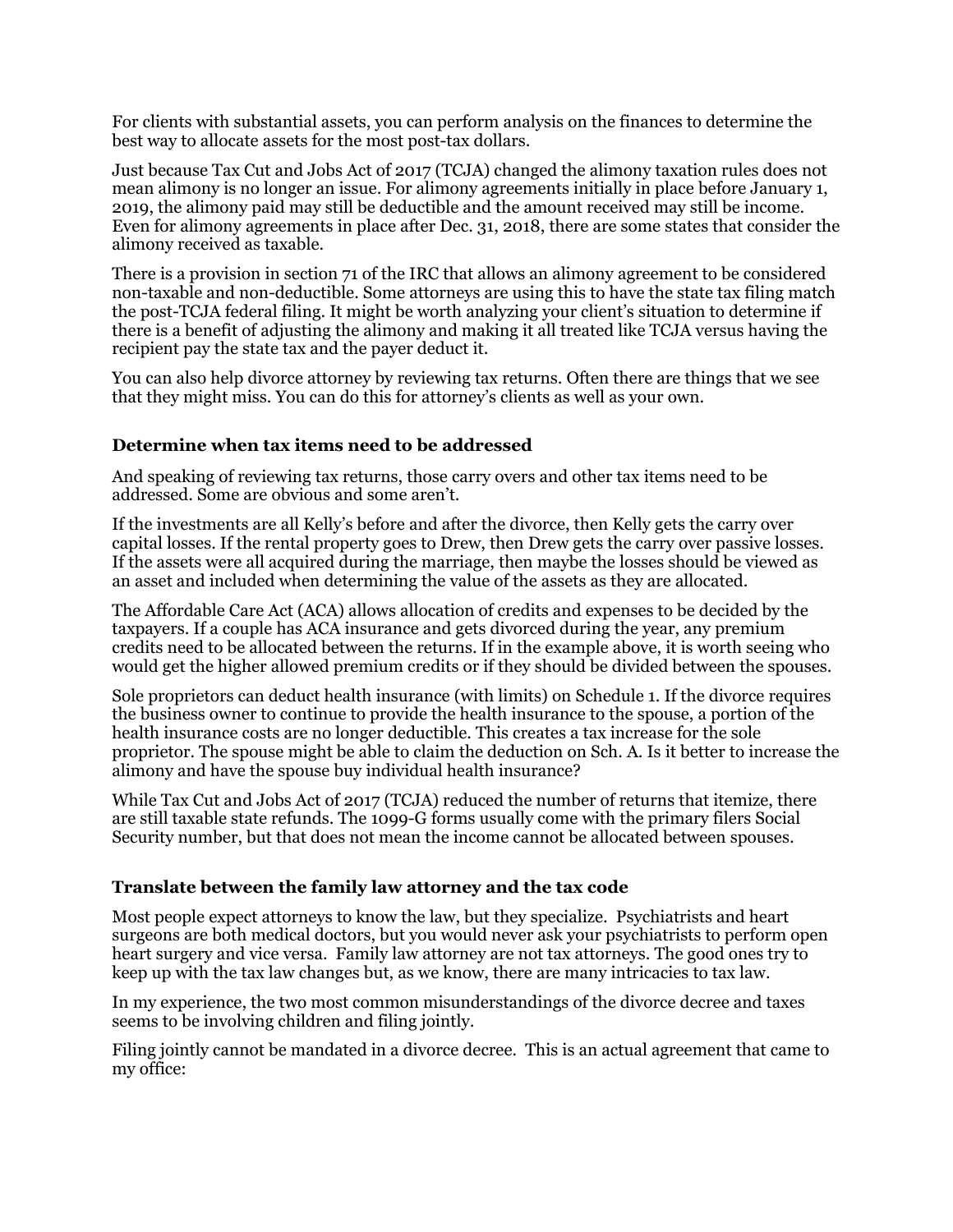*The parties shall file their state and federal income taxes jointly for calendar year 2020 every year thereafter and shall divide evenly any refunds received or taxes due. Commencing with the calendar year 2021 tax year, the parties shall file individually.* 

Legally, this means nothing. By signing the 1040, the taxpayer is declaring:

*Under penalties of perjury, I declare that I have examined this return and accompanying schedules and statements, and to the best of my knowledge and belief, they are true, correct, and complete. Declaration of preparer (other than the taxpayer) is based on all information of which preparer has any knowledge.* 

Notice that the taxpayer is saying they are "complete" and the preparer is saying it is based on "all information" known about. This is an important distinction. While a spouse can say "I didn't know about my exes' unreported income," it becomes the burden on that spouse to prove lack of knowledge. The IRS assumes the spouse is aware.

The divorce decree is a civil contract. The tax return is signed under penalties of perjury. No civil contract can force someone to perjure themselves. But I continue to see this. Let your clients decide how comfortable they are with the information provided by their spouse. If there is a Sch. C, cryptocurrency, foreign assets, or likely hidden assets, I usually discourage joint filing.

The area of children is usually misunderstood by the taxpayers. Here is a portion of a divorce decree that I see often:

*The Husband shall have the right to claim the child as a dependent on his income tax return in year 1 and every year thereafter until such time as the Wife earns \$XX,000.00 in a calendar year. At that time, the parties will alternate claiming the child on their individual tax returns beginning with Wife.* 

Legally, this means nothing. Again, the divorce decree is a civil contract and the IRC is law. Many people believe that the above paragraph entitles the husband to file as head of household (HOH) and get the child tax credit (CTC). Neither of these are true.

The IRC (section 2b) defined HOH as an individual who is not married and has a qualifying child or dependent living with them over half the year. The individual can be married but living separately from the spouse for the last 6 months of the year or longer.

The IRC (section 24 and 152) explain that the CTC goes to the custodial parent of the qualifying child and that HOH goes to the custodial parent only. A qualifying child is:

- a son, daughter, grandchild, minor sibling, niece, or nephew;
- living in the same home as the taxpayer for more than half the year;
- is under 19 years old or under 24 years old and a full-time student or is permanently and totally disabled (section 22(e)(3));
- does not provide over half of their own support; and
- is not filing a joint return.

If the child lives with the wife except every other weekend and Wednesdays, then only the wife can be HOH regardless of the divorce decree.

ONLY if the wife provides a signed form 8332, can the husband claim CTC, regardless of the divorce decree.

There are several other situations where one spouse infers a different situation than the law. Several of my clients have a provision similar to this: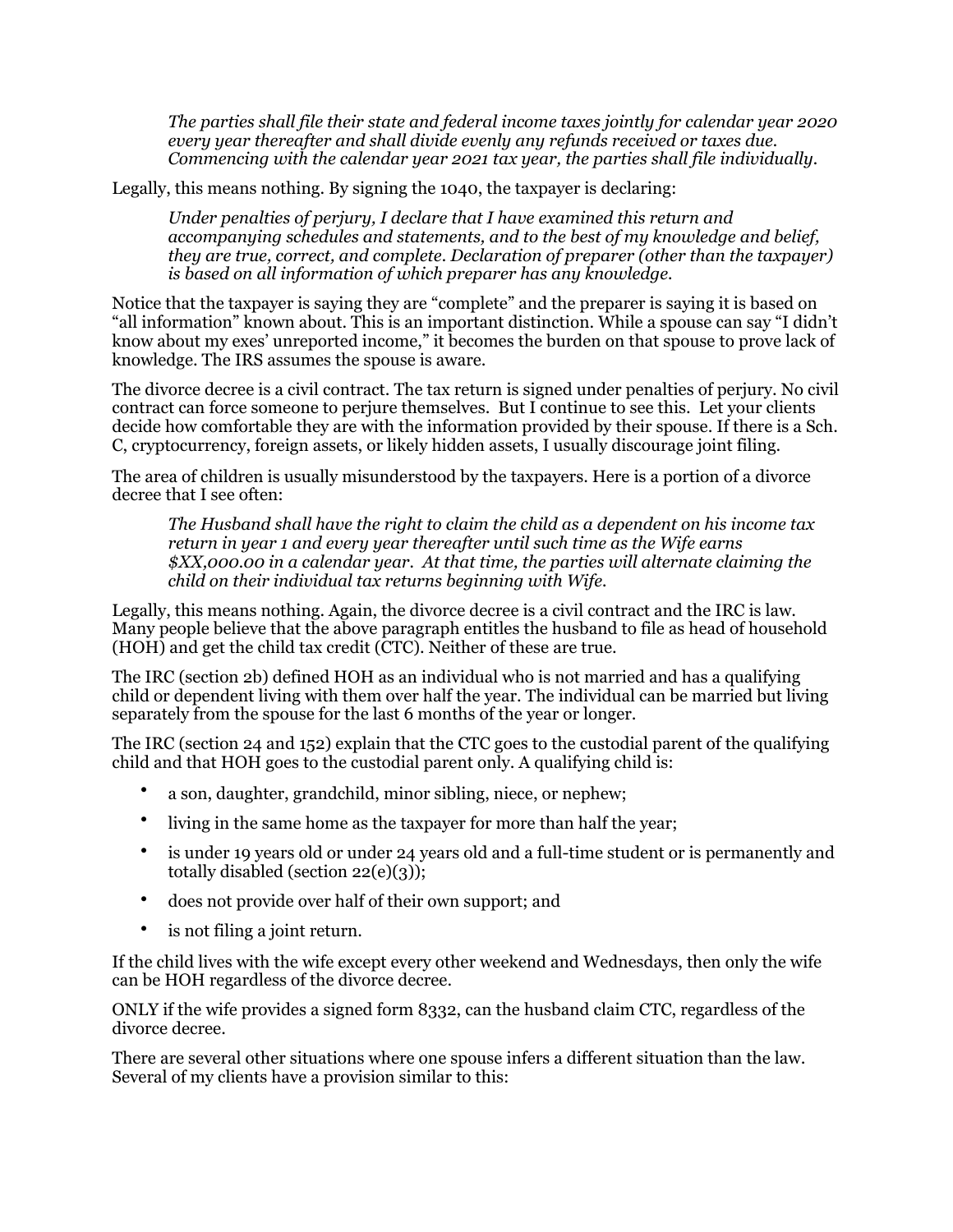*Should there be a deficiency assessment in connection with any joint tax returns, the party whose error or omission caused the deficiency shall pay the amount due with interest and penalties and all other expenses incurred in connection with deficiency assessment.* 

When the client receives a letter from the IRS, he/she believes that showing the divorce decree to the IRS will result in the IRS going to the other spouse and leaving the client alone.